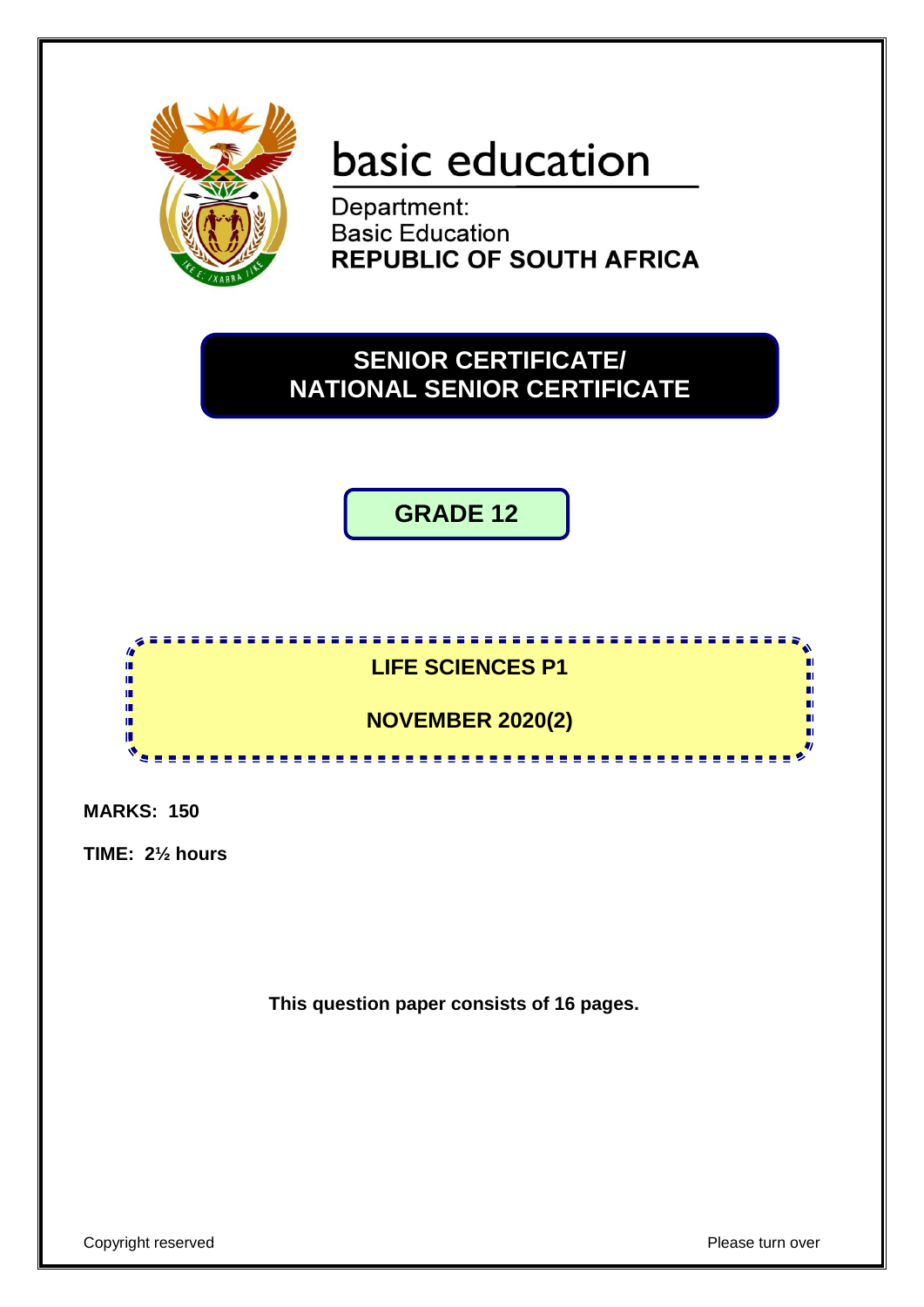# **INSTRUCTIONS AND INFORMATION**

Read the following instructions carefully before answering the questions.

- 1. Answer ALL the questions.
- 2. Write ALL the answers in the ANSWER BOOK.
- 3. Start the answers to EACH question at the top of a NEW page.
- 4. Number the answers correctly according to the numbering system used in this question paper.
- 5. Present your answers according to the instructions of each question.
- 6. Do ALL drawings in pencil and label them in blue or black ink.
- 7. Draw diagrams, tables or flow charts only when asked to do so.
- 8. The diagrams in this question paper are NOT necessarily drawn to scale.
- 9. Do NOT use graph paper.
- 10. You must use a non-programmable calculator, protractor and a compass, where necessary.
- 11. Write neatly and legibly.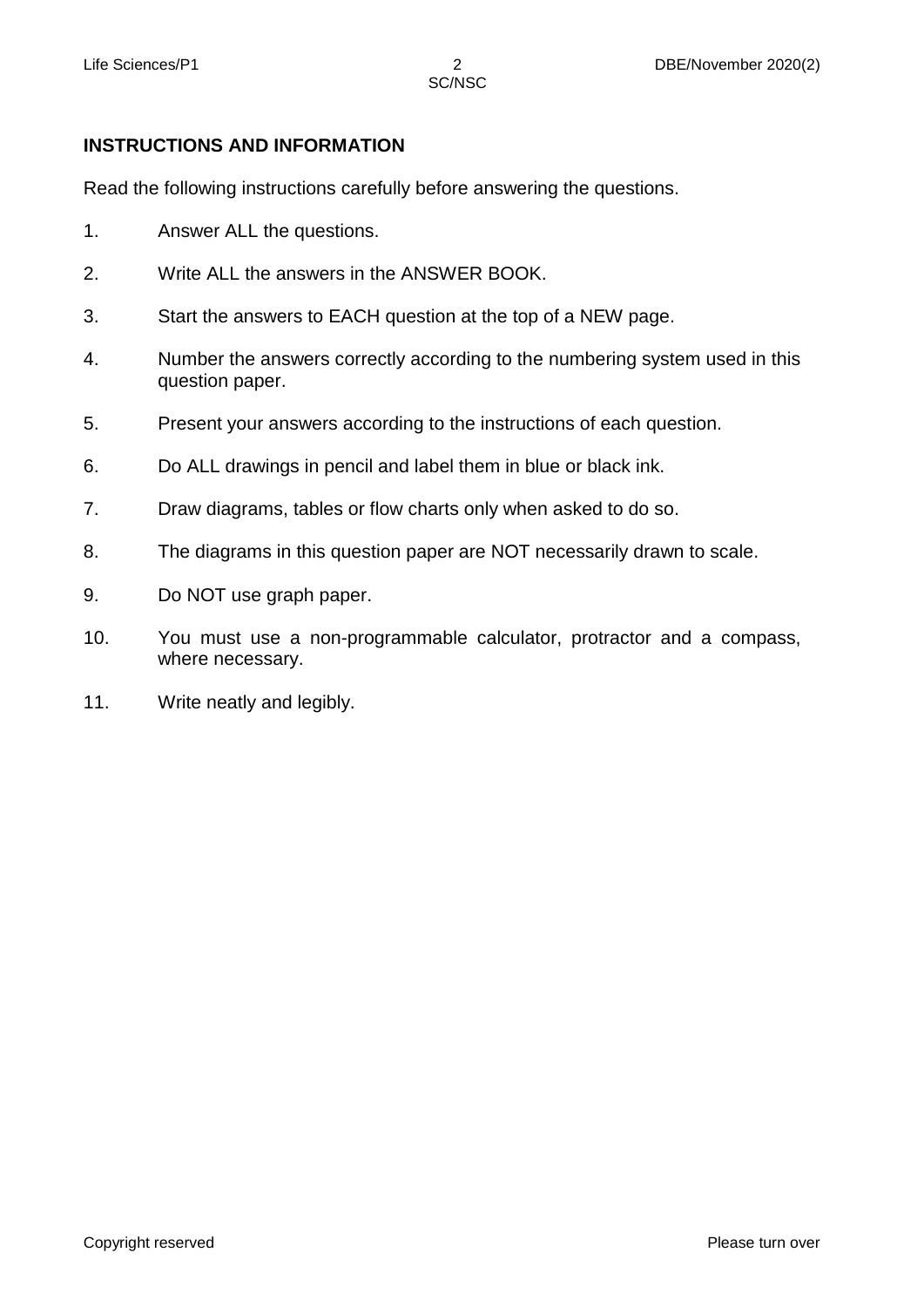### **SECTION A**

#### **QUESTION 1**

- 1.1 Various options are provided as possible answers to the following questions. Choose the answer and write only the letter (A to D) next to the question numbers (1.1.1 to 1.1.10) in the ANSWER BOOK, e.g. 1.1.11 D.
	- 1.1.1 Which part controls the amount of light entering the eye?
		- A Cornea
		- B **Iris**
		- $\mathbf{C}$ Choroid
		- D Lens
	- 1.1.2 Which ONE of the following refers to an aquifer?
		- A An increase in the temperature of water bodies as a result of water from industries
		- B Planting of the same crop on the same area repeatedly
		- C An underground permeable rock saturated with water
		- D. The release of water with chemicals from mines
	- 1.1.3 The structure in the amniotic egg that removes waste products:
		- A Yolk sac
		- B Chorion
		- C Amnion
		- D Allantois
	- 1.1.4 Which ONE of the following is CORRECT with regard to astigmatism?
		- A Light cannot pass through the cornea
		- B Light cannot pass through the lens
		- C Refraction of light rays by the cornea is uneven
		- D The lens cannot become more rounded
	- 1.1.5 Which structures secrete progesterone during pregnancy?
		- A Adrenal gland and corpus luteum
		- B Corpus luteum and placenta
		- C Thyroid gland and Graafian follicle
		- D Pituitary gland and Graafian follicle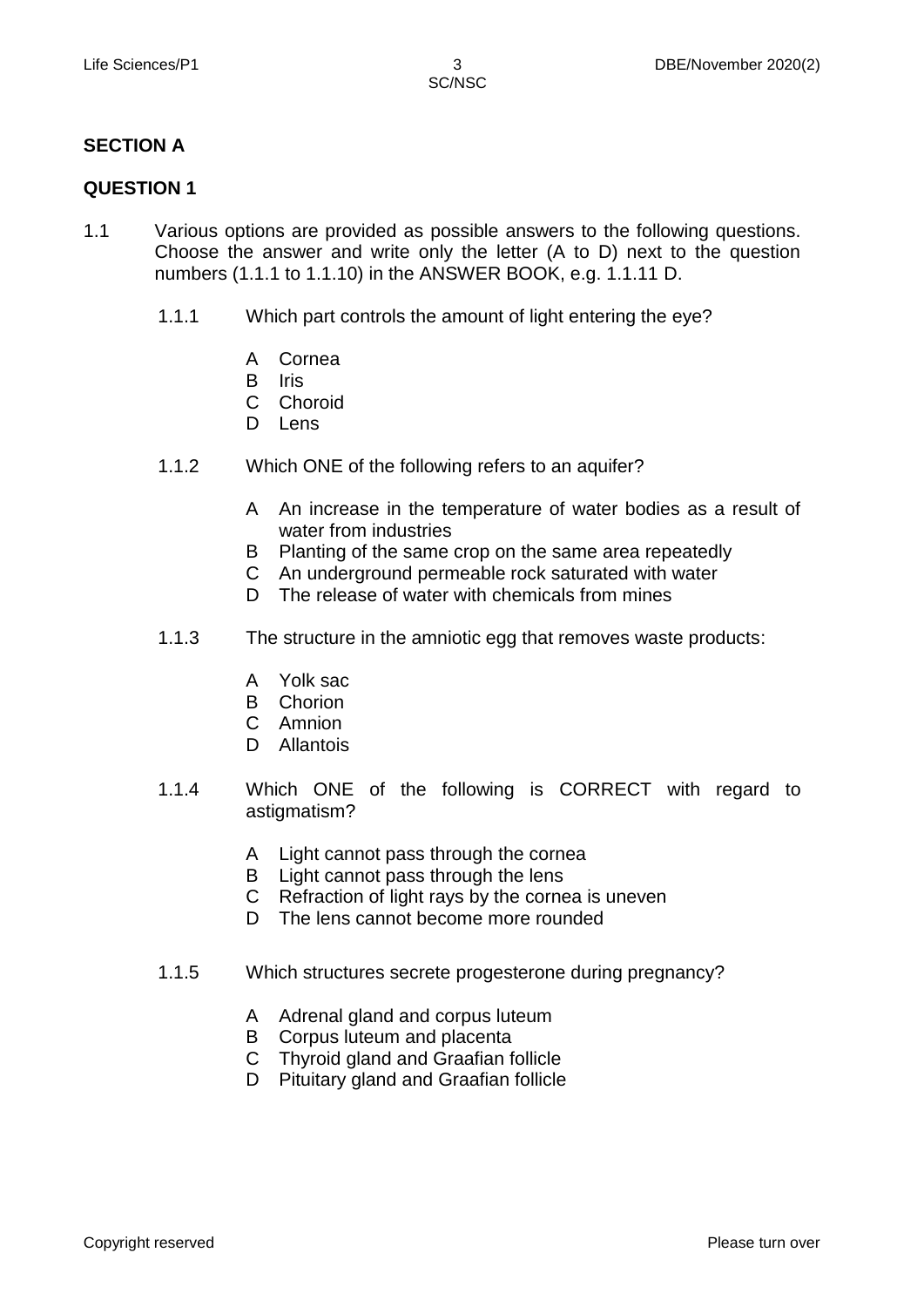- A Sensory neuron through the dorsal root  $\rightarrow$  motor neuron through the ventral root  $\rightarrow$  effector
- B Motor neuron through the dorsal root  $\rightarrow$  sensory neuron through the ventral root  $\rightarrow$  effector
- C Sensory neuron through the dorsal root  $\rightarrow$  effector  $\rightarrow$  motor neuron through the ventral root
- D Effector  $\rightarrow$  interneuron through the dorsal root  $\rightarrow$  motor neuron through the ventral root
- 1.1.7 Which ONE of the following would be a disadvantage when a biological method is used to control alien plant invasion?
	- A Able to control alien plants without the use of harmful chemicals
	- B Some part of the alien plant may be left to regrow when mechanically removed
	- C The species introduced might be alien in the area and outcompete the indigenous species
	- D Chemicals might affect the indigenous plants in the area
- 1.1.8 Which ONE of the following is a consequence of the destruction of wetlands?
	- A Increased biodiversity
	- B Decreased water availability
	- C Decreased global warming
	- D Increased water quality
- 1.1.9 Nocturnal animals have the ability to see clearly in the dark. They have …
	- A bigger eyes.
	- B more rods in the retina.
	- C more cones in the retina.
	- D no blind spot.
- 1.1.10 Which ONE of the following is CORRECT regarding the homeostatic control of glucose in the human body?

|   | <b>GLAND</b> | <b>HORMONE</b><br><b>SECRETED</b> | <b>EFFECT ON BLOOD</b><br><b>GLUCOSE LEVEL</b> |
|---|--------------|-----------------------------------|------------------------------------------------|
| A | Pancreas     | Insulin                           | Increase                                       |
| B | Pituitary    | Glucagon                          | Increase                                       |
| C | Pancreas     | Insulin                           | Decrease                                       |
| D | Pancreas     | Glucagon                          | Decrease                                       |

(10 x 2) **(20)**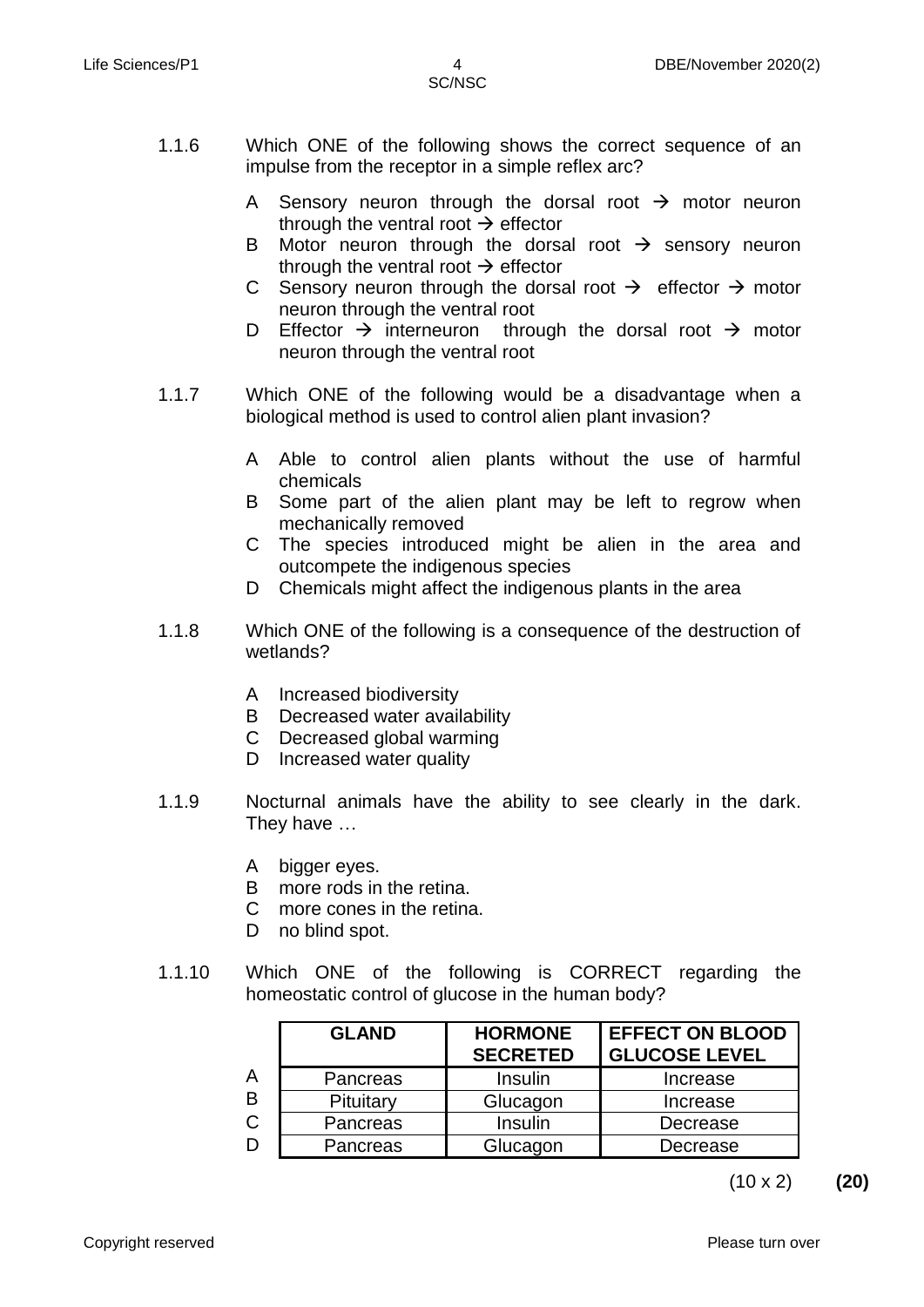- 1.2 Give the correct **biological term** for each of the following descriptions. Write only the term next to the question numbers (1.2.1 to 1.2.10) in the ANSWER BOOK.
	- 1.2.1 The layer in the atmosphere that protects living organisms from the ultraviolet rays of the sun
	- 1.2.2 The illegal hunting and killing of animals
	- 1.2.3 A condition of the cell where there is only one set of chromosomes
	- 1.2.4 The response of a part of a plant to a light stimulus
	- 1.2.5 A hormone that stimulates ovulation in humans
	- 1.2.6 The part of the brain that connects the left and right hemispheres
	- 1.2.7 The blood vessel that transports deoxygenated blood from the foetus towards the placenta
	- 1.2.8 A small device that is inserted in the ear to drain fluids caused by a middle-ear infection
	- 1.2.9 The branch of the autonomic nervous system that restores an increased heart rate back to normal
	- 1.2.10 A structure in the eye that absorbs light to prevent internal reflection (10 x 1) **(10)**
- 1.3 Indicate whether each of the descriptions in COLUMN I apply to **A ONLY**, **B ONLY**, **BOTH A AND B** or **NONE** of the items in COLUMN II. Write **A only**, **B only**, **both A and B** or **none** next to the question numbers (1.3.1 to 1.3.3) in the ANSWER BOOK.

|       | <b>COLUMN I</b>                                                                                    | <b>COLUMN II</b>                                            |
|-------|----------------------------------------------------------------------------------------------------|-------------------------------------------------------------|
| 1.3.1 | The functional connection between<br>two consecutive neurons                                       | A: Receptor<br><b>B:</b> Synapse                            |
| 1.3.2 | The young develops and is nourished<br>in an amniotic egg that is retained in<br>the mother's body | A: Ovipary<br><b>B:</b> Vivipary                            |
| 1.3.3 | A reproductive strategy in vertebrates<br>where internal fertilisation occurs                      | A: Altricial development<br><b>B:</b> Precocial development |
|       |                                                                                                    | 3 x 2                                                       |

Copyright reserved **Please turn over the Copyright reserved** Please turn over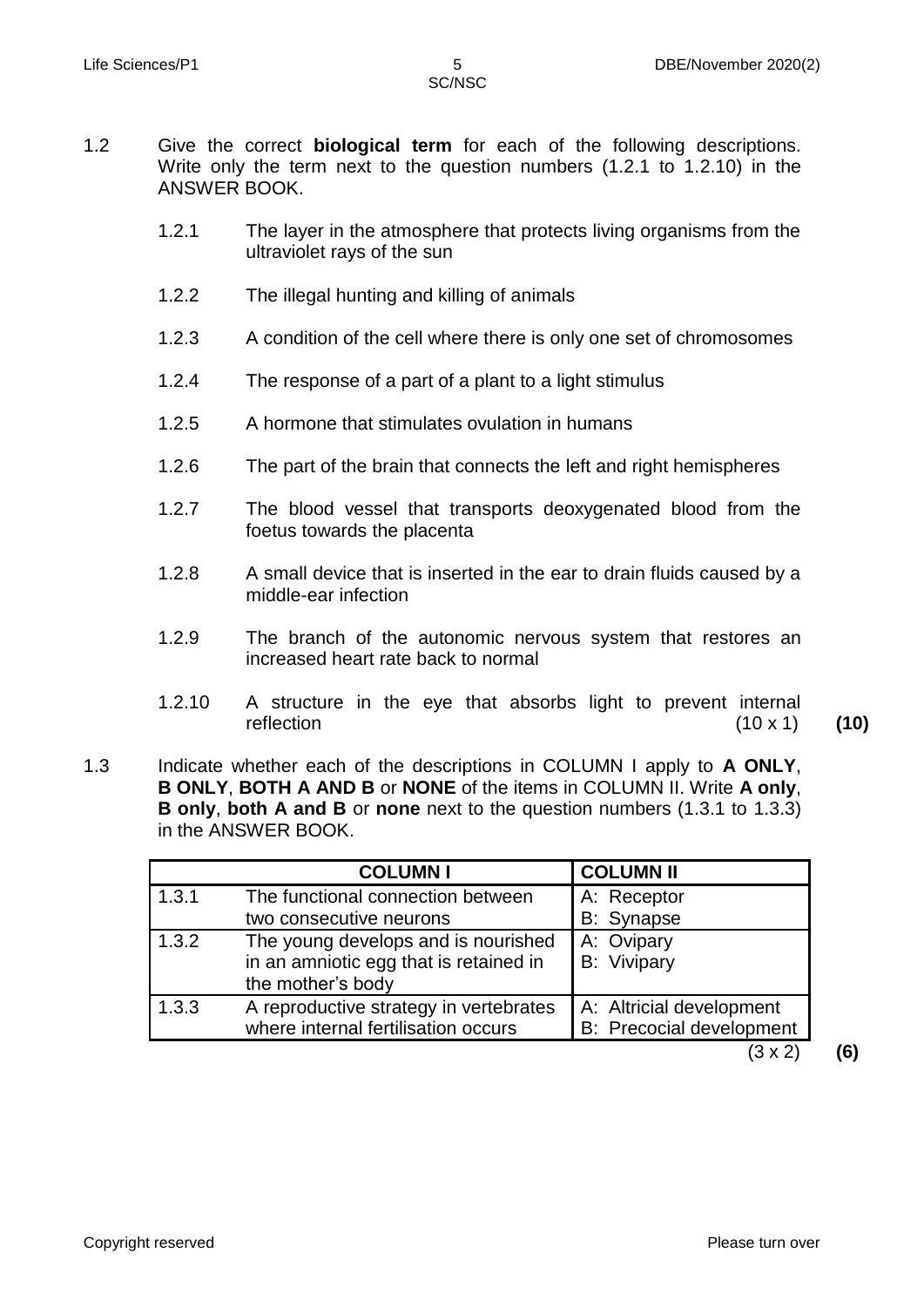|       |                  |             |   | в                                                       |  |
|-------|------------------|-------------|---|---------------------------------------------------------|--|
|       |                  | $\mathbf 2$ | 3 | 4                                                       |  |
| 1.4.1 | Identify part A. |             |   |                                                         |  |
| 1.4.2 |                  |             |   | Name the organelle found in large numbers in part C.    |  |
| 1.4.3 |                  |             |   | Give the NUMBER (1, 2, 3 or 4) only of the diagram that |  |

# 1.4 The diagrams below show structures formed during human reproduction.

| 1.4.1 | Identify part A.                                                                       |            |  |
|-------|----------------------------------------------------------------------------------------|------------|--|
| 1.4.2 | Name the organelle found in large numbers in part C.                                   |            |  |
| 1.4.3 | Give the NUMBER (1, 2, 3 or 4) only of the diagram that<br>represents the following:   |            |  |
|       | Morula<br>(a)                                                                          | (1)        |  |
|       | (b) Structure that will implant in the uterus                                          | (1)        |  |
|       | <b>Blastula/Blastocyst</b><br>(C)                                                      | (1)        |  |
| 1.4.4 | Give the LETTER and NAME of the part that will enter the ovum<br>during fertilisation. | (2)        |  |
| 1.4.5 | Name the type of cell division that occurred to produce the<br>structure in diagram 3. | (1)<br>(8) |  |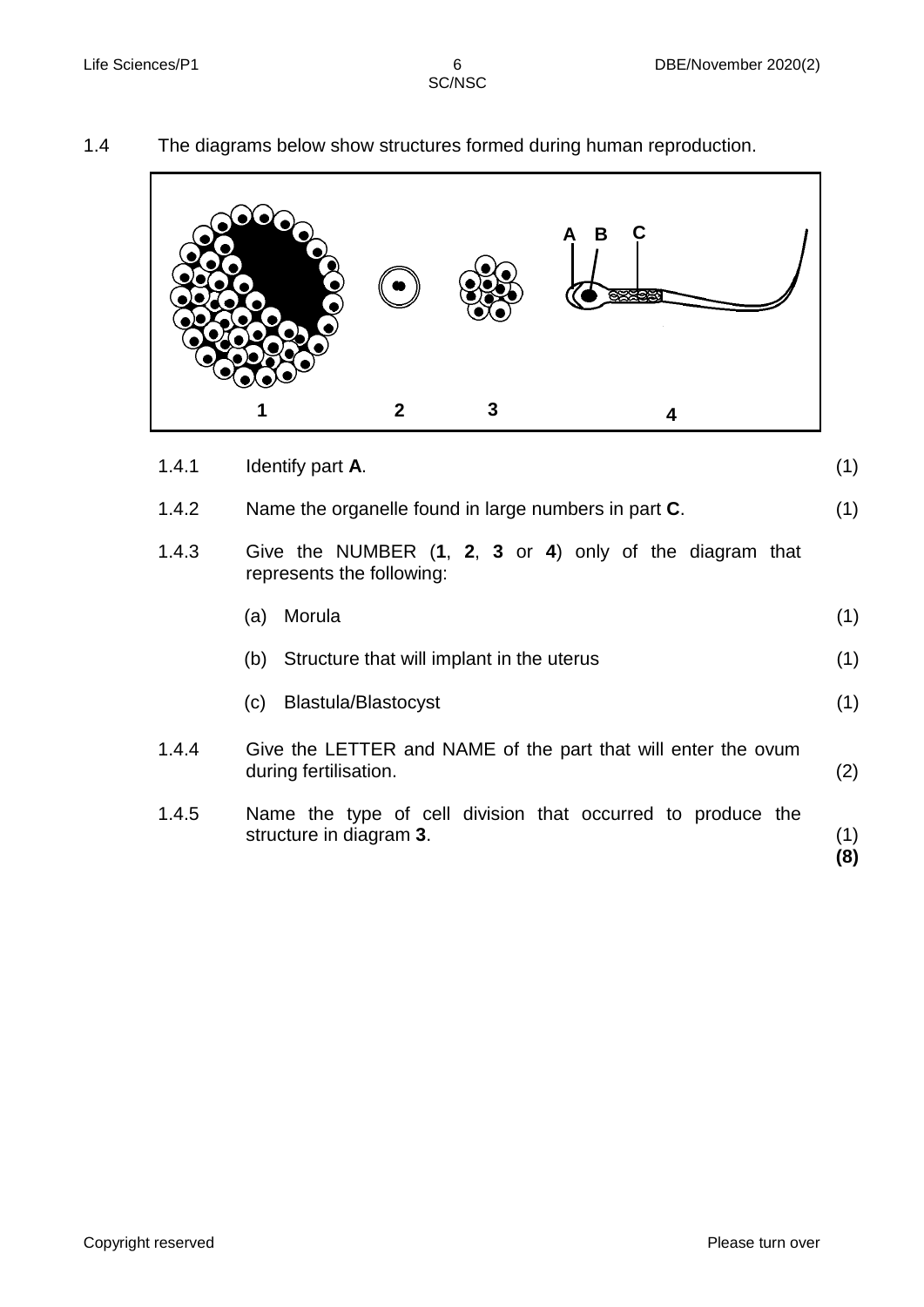



# 1.5 The diagrams below show different neurons.

Give only the NUMBERS (**1**, **2**, **3** or **4**) of TWO neurons that:

|       | <b>TOTAL SECTION A:</b>                                                 | 50         |
|-------|-------------------------------------------------------------------------|------------|
| 1.5.3 | Are damaged if a person can feel the stimulus but is unable to<br>react | (2)<br>(6) |
| 1.5.2 | Will have a faster transmission of impulses                             | (2)        |
| 1.5.1 | Transport impulses from the receptor to the central nervous system      | (2)        |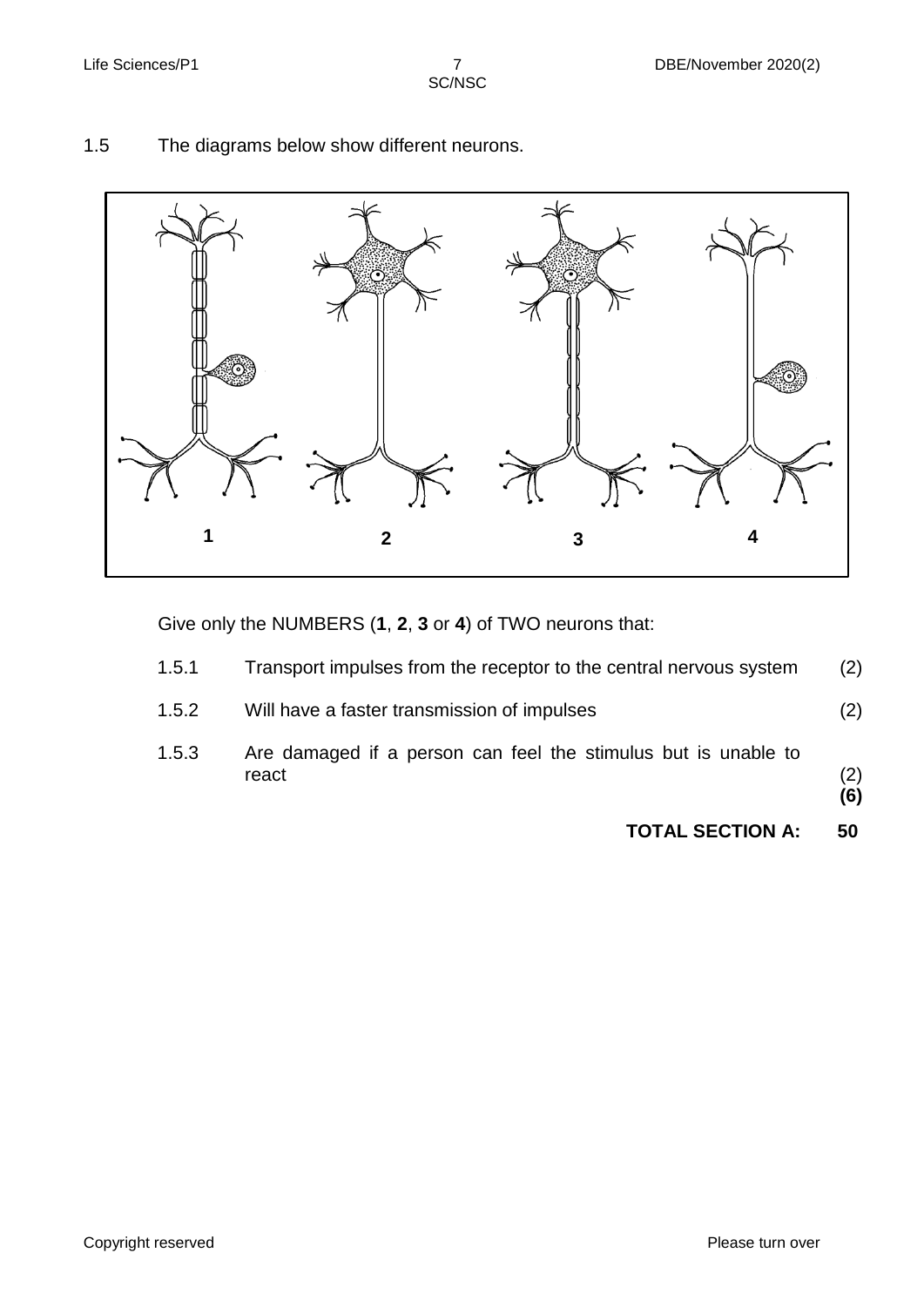# **SECTION B**

# **QUESTION 2**

2.1 The diagrams below show different parts of the brain and the ear.



# 2.1.1 Identify part:

|       | A<br>(a)                                                                                                  | (1) |
|-------|-----------------------------------------------------------------------------------------------------------|-----|
|       | B<br>(b)                                                                                                  | (1) |
|       | - H<br>(c)                                                                                                | (1) |
| 2.1.2 | Give the LETTER and NAME of the part of the ear that absorbs<br>excess pressure waves from the inner ear. | (2) |
| 2.1.3 | Name the receptors found at part <b>E</b> .                                                               | (1) |
| 2.1.4 | Explain why damage to part <b>B</b> can lead to instant death.                                            | (2) |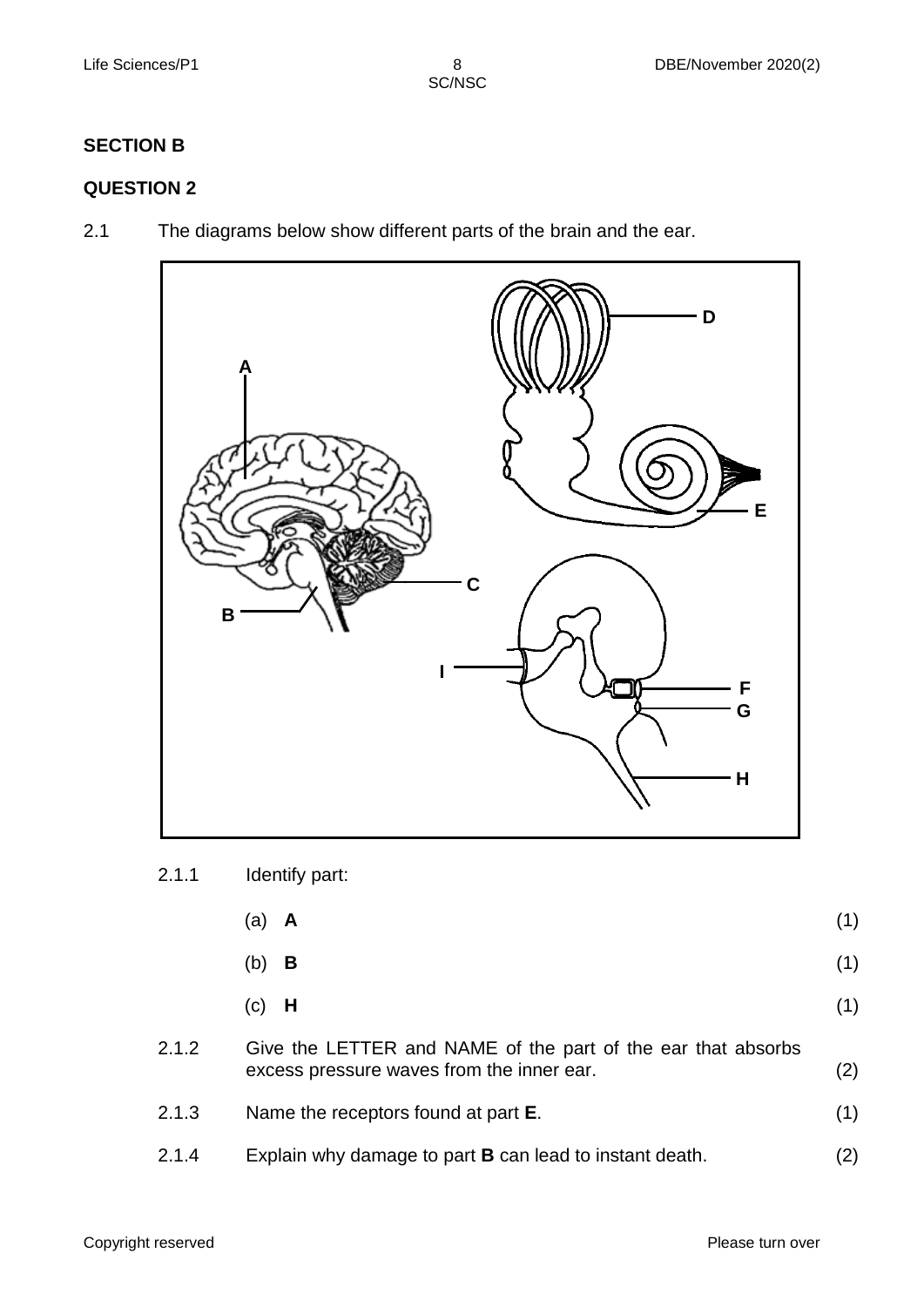|         | 2.1.5 | Describe how part C responds to impulses received from part D. | (3)         |
|---------|-------|----------------------------------------------------------------|-------------|
|         | 2.1.6 | In older people, part <b>F</b> of the ear may harden.          |             |
|         |       | Explain how this condition may lead to hearing loss.           | (4)<br>(15) |
| $2.2\,$ |       | Describe the accommodation of the eye for distant vision.      | (5)         |

2.3 Read the extract below.

#### **AN OUTBREAK OF THYROTOXICOSIS**

Thyrotoxicosis is a medical condition caused by high levels of thyroxin in the blood. There was a sudden increase in the number of reported cases of this condition in one city. They suspected that this was due to people eating ground beef (minced meat) from a local butcher. The butcher added the thyroid glands of cattle when he produced the ground beef. Some people who ate this ground beef showed symptoms of increased heart rate, excessive sweating and weight loss.

Doctors conducted an investigation to determine if the ground beef caused the thyrotoxicosis. The normal thyroxin levels of 5 volunteers were measured. They were then given cooked ground beef from the butchery to eat. Their thyroxin concentration was measured every **4 hours on day 1** and then **once a day for the next 23 days**. The average thyroxin levels was calculated and recorded.

The results are shown in the graph below.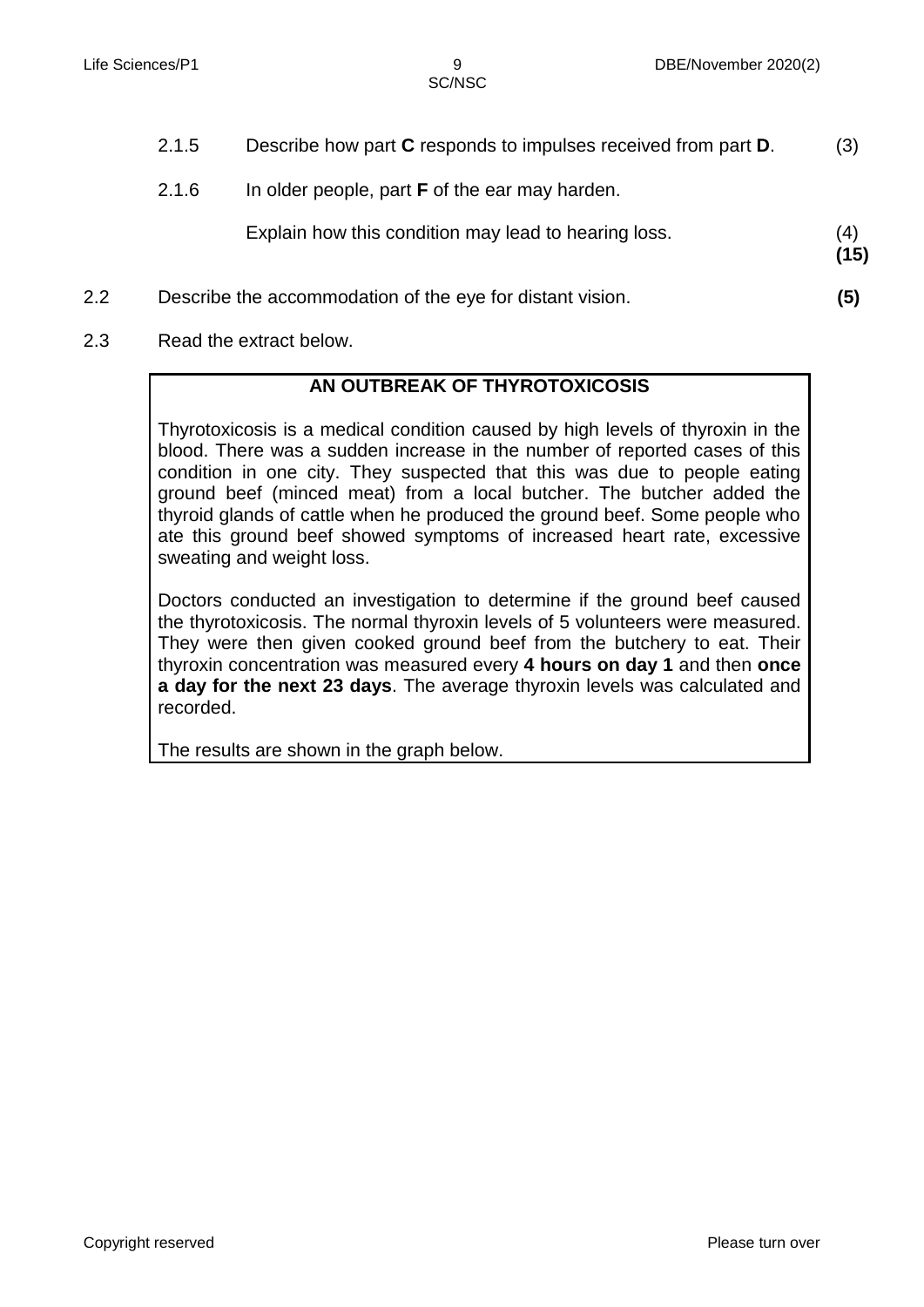

2.3.1 Give the average normal thyroxin concentration (µg/dl) in the blood of the volunteers.

2.3.2 Calculate the percentage increase of the average thyroxin concentration in the first 8 hours after eating the ground beef. Show ALL working.

- 2.3.3 Explain why thyrotoxicosis causes weight loss. (3)
- 2.3.4 Explain the expected concentration of TSH in the blood 8 hours after eating the ground beef. (4)

**(11)**

(1)

(3)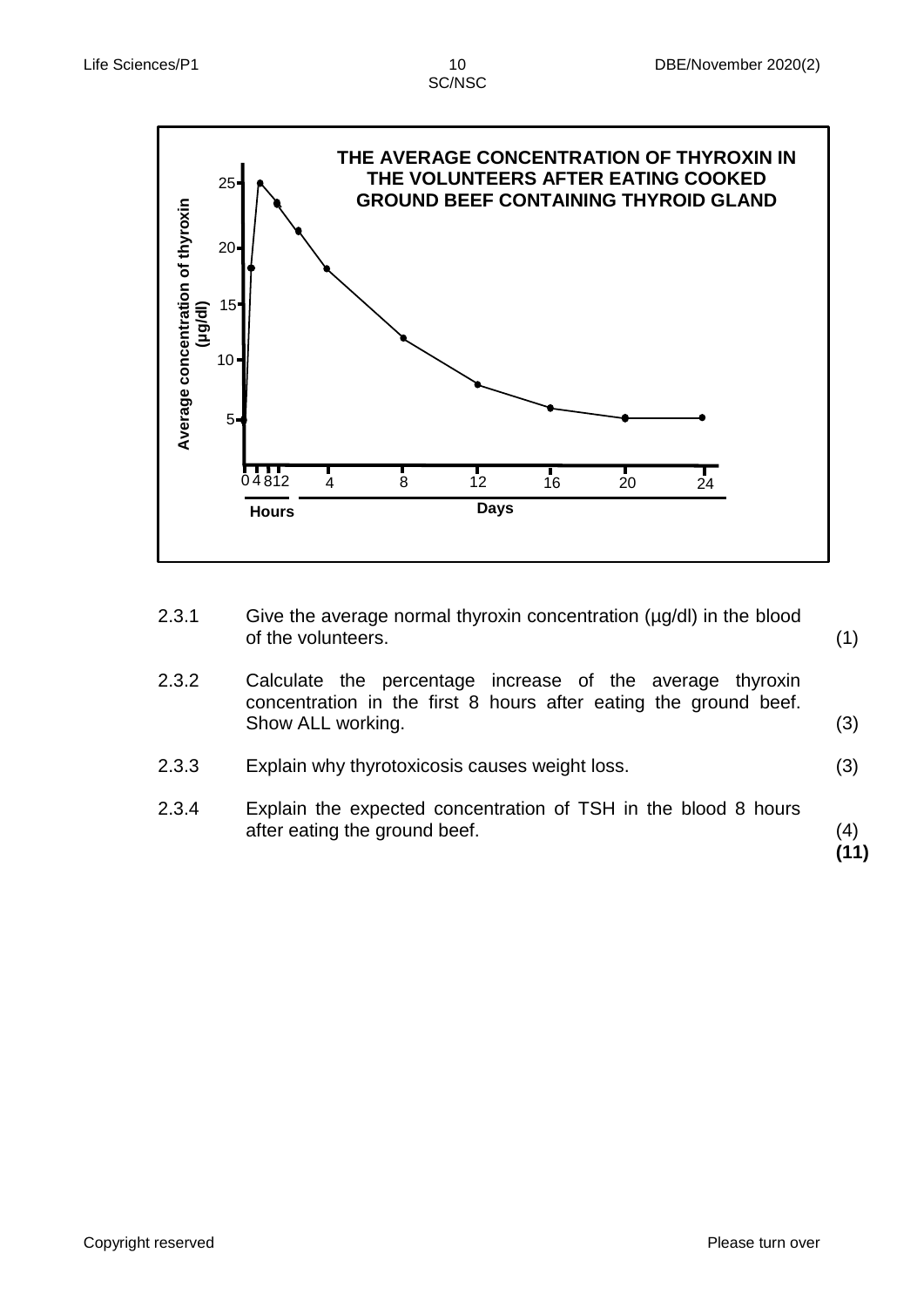SC/NSC

2.4 An investigation was done to determine the effect of a plant hormone on plant growth:

The procedure was as follows:

- Two pot plants (**1** and **2**) of the same species and age were used.
- The apical buds of both plants were cut at the same length along the stem.
- The cut surface of plant **1** was sealed with **petroleum jelly**.
- The cut apical bud of pot plant **2** was placed on a **block of agar jelly** for 2 hours.
- The block of agar jelly was then placed on the cut surface of plant **2**.
- The plants were exposed to the same environmental conditions for 2 weeks.
- The growth of both plants was observed at the end of this period.

The diagrams below show the **results** obtained.



| 2.4.1 | State why the apical bud was placed on a block of agar jelly for 2<br>hours.                            | (2)                |
|-------|---------------------------------------------------------------------------------------------------------|--------------------|
| 2.4.2 | Describe the results obtained for plant 1.                                                              | (2)                |
| 2.4.3 | Explain how fruit farmers can use the knowledge from the results in<br>QUESTION 2.4.2 to their benefit. | (2)                |
| 2.4.4 | Explain why the stem in pot plant 2 grew upwards.                                                       | (3)<br>(9)<br>[40] |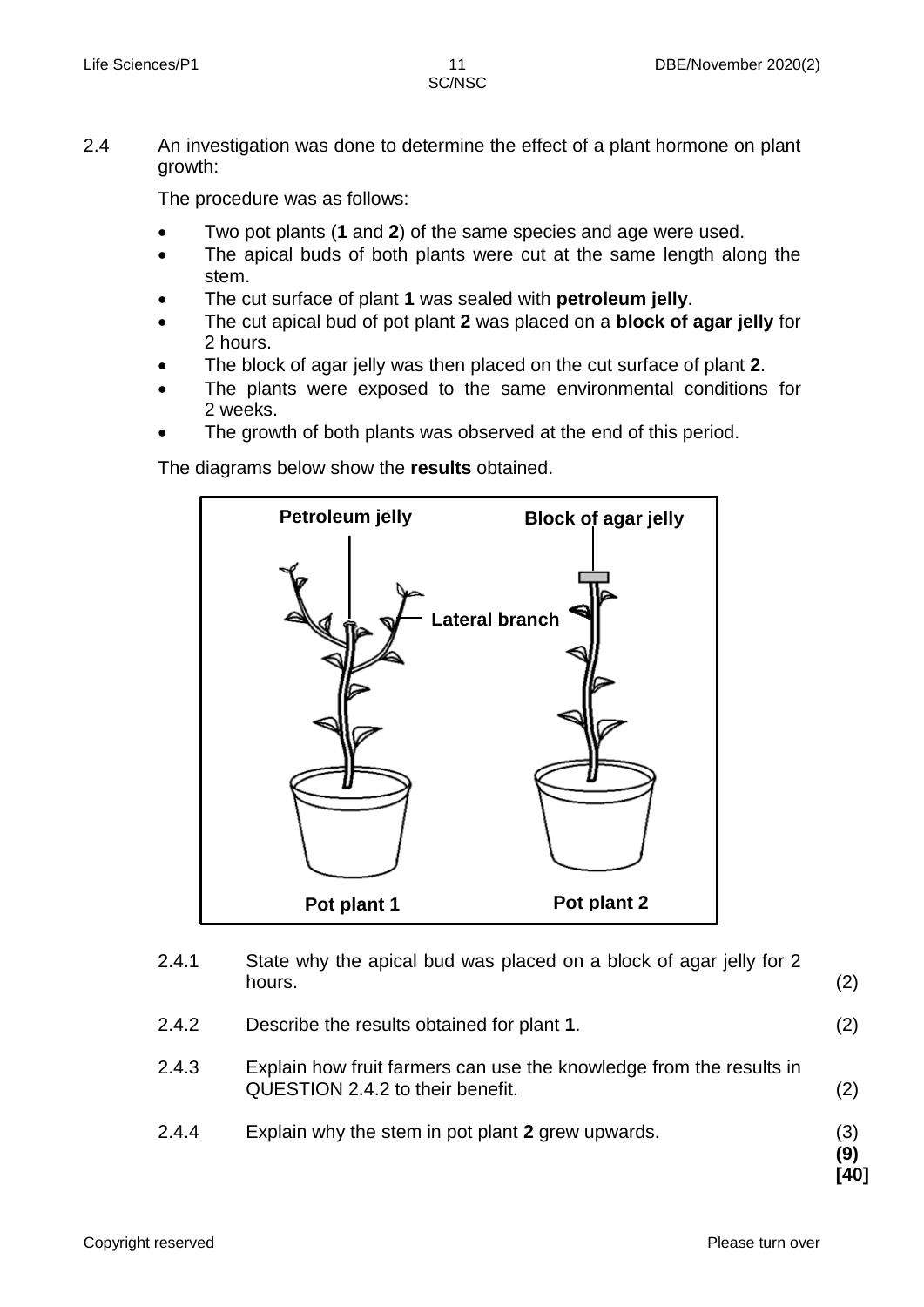SC/NSC

#### **QUESTION 3**

3.1 The diagrams below represent two phases of meiosis.

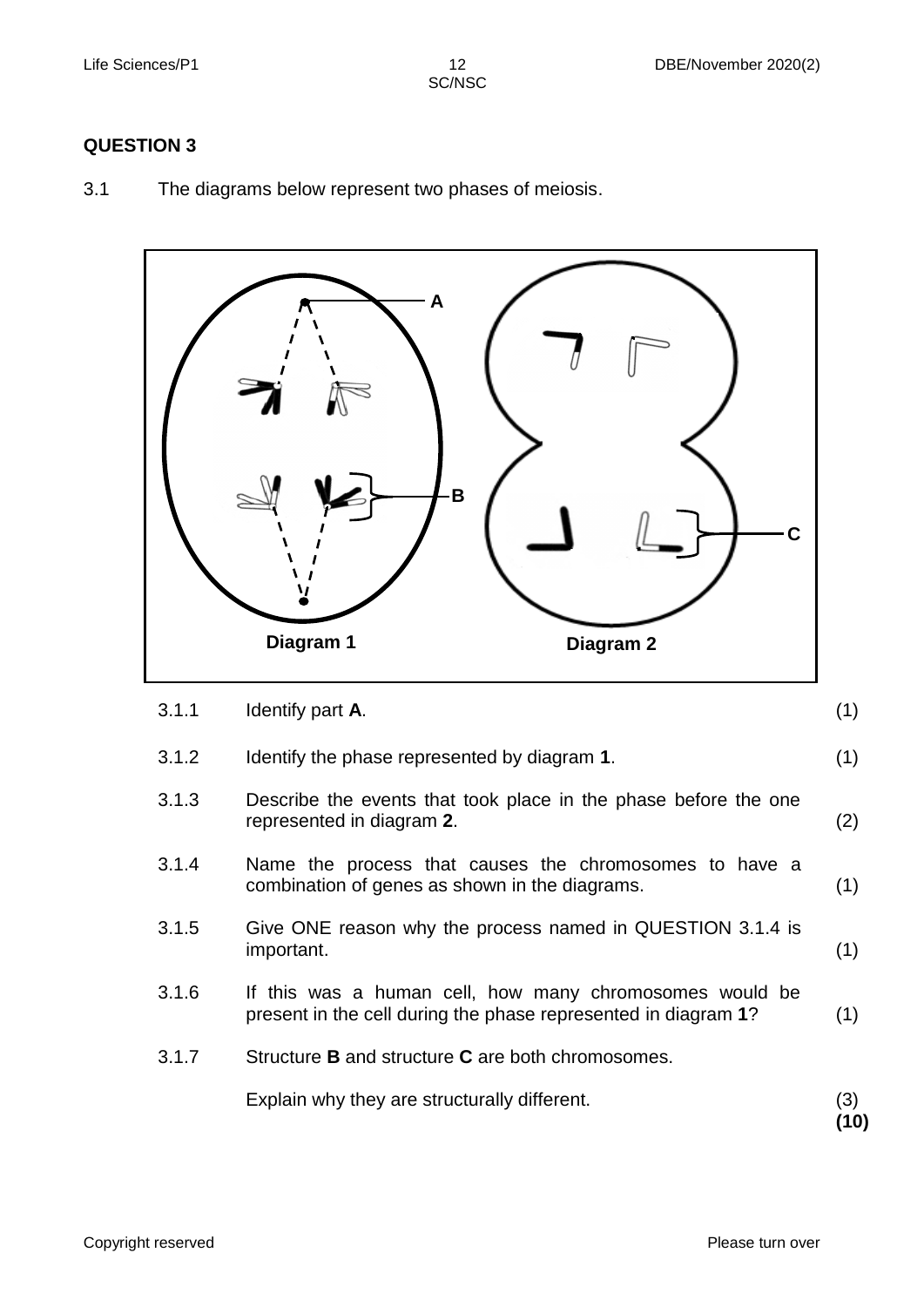### 3.2 The structure below represents a part of the female reproductive system.



| 3.2.2 | State ONE function of part A.                                                     | (1) |
|-------|-----------------------------------------------------------------------------------|-----|
| 3.2.3 | Describe the process of oogenesis as it occurs in part <b>B</b> .                 | (4) |
| 3.2.4 | State ONE way in which structure C is suited for its function during<br>pregnancy | (1) |
| 3.2.5 | A person undergoes a surgical operation to remove part <b>B</b> on both<br>sides. |     |
|       | Explain why this person will not menstruate.                                      |     |

(1)

**(10)**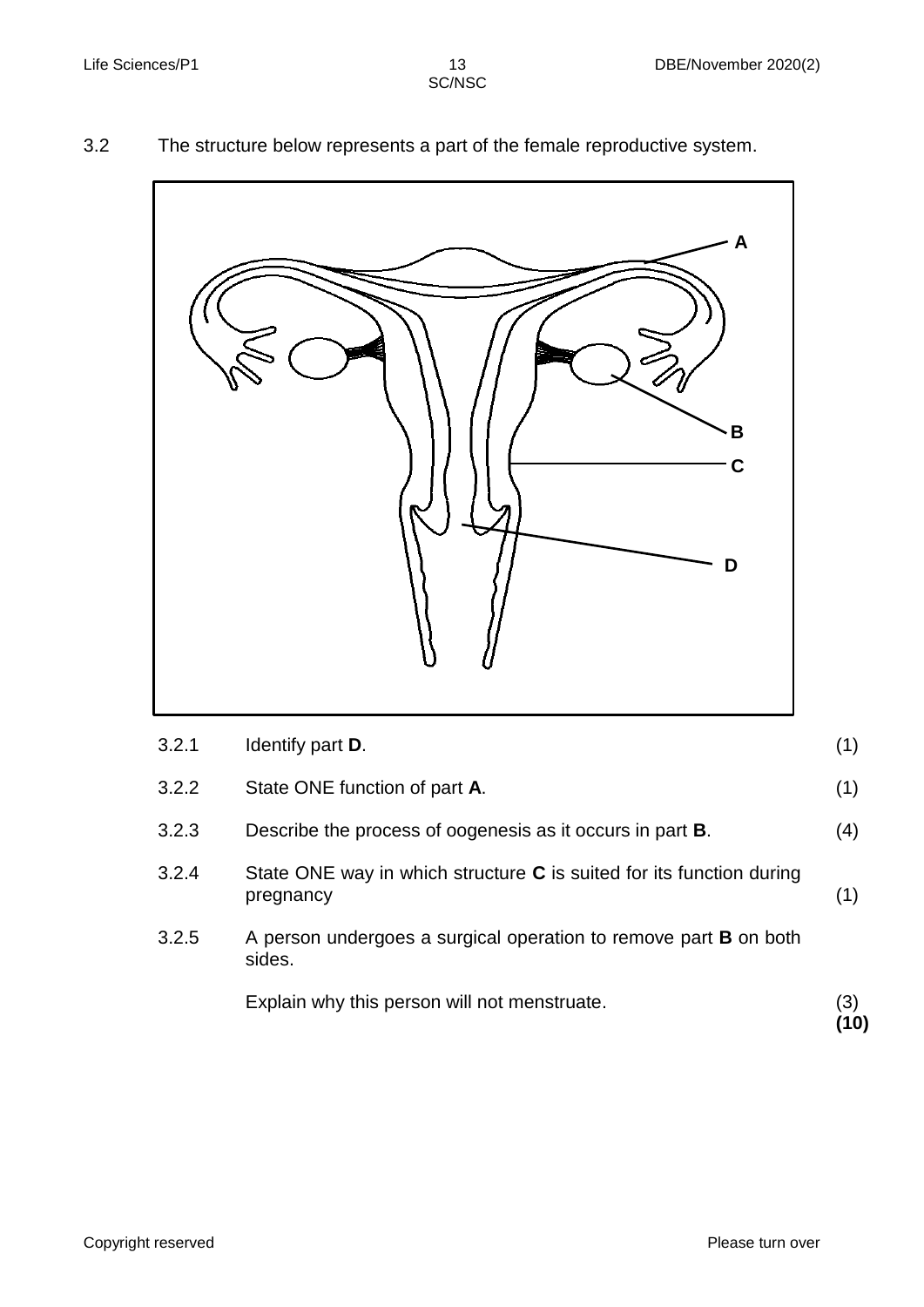3.3 Male hormone contraceptive (birth control) pills have been in development for over 50 years. The pills contain a substance called TU, which inhibits the secretion of testosterone. There is, however, no product available on the market yet, mainly due to many side effects associated with the product.

An investigation was done to determine how TU affects male fertility.

The procedure was as follows:

- 308 healthy, male volunteers were selected.
- A sperm count for each volunteer was done initially.
- Each volunteer was given 500 mg of TU monthly over a period of 12 months.
- During the period of the investigation, the volunteers were asked to wear loose-fitting trousers and underwear made of the same light fabric.
- A sperm count was done weekly over a period of 24 months.
- The average sperm count was calculated per volunteer.
- **NOTE:** Sperm count refers to the total number of healthy sperm per ml of semen and is an indication of male fertility.

| 3.3.1 | Identify the dependent variable in the investigation.                                                                                                                         | (1) |
|-------|-------------------------------------------------------------------------------------------------------------------------------------------------------------------------------|-----|
| 3.3.2 | State how the dependent variable in QUESTION 3.3.1 was<br>measured.                                                                                                           | (1) |
| 3.3.3 | Name TWO other factors that should be considered when selecting<br>volunteers.                                                                                                | (2) |
| 3.3.4 | Explain how TU reduces fertility.                                                                                                                                             | (2) |
| 3.3.5 | Explain why wearing tight-fitting trousers will decrease male<br>fertility.                                                                                                   | (2) |
| 3.3.6 | Suggest ONE reason for doing the sperm count for an additional<br>12 months after stopping the TU treatment.                                                                  | (1) |
| 3.3.7 | The contraceptive options that are currently available for men are<br>limited to condoms and vasectomy. Vasectomy involves the cutting<br>and tying of both the vas deferens. |     |
|       | Explain how a vasectomy prevents pregnancy.                                                                                                                                   | (2) |

**(11)**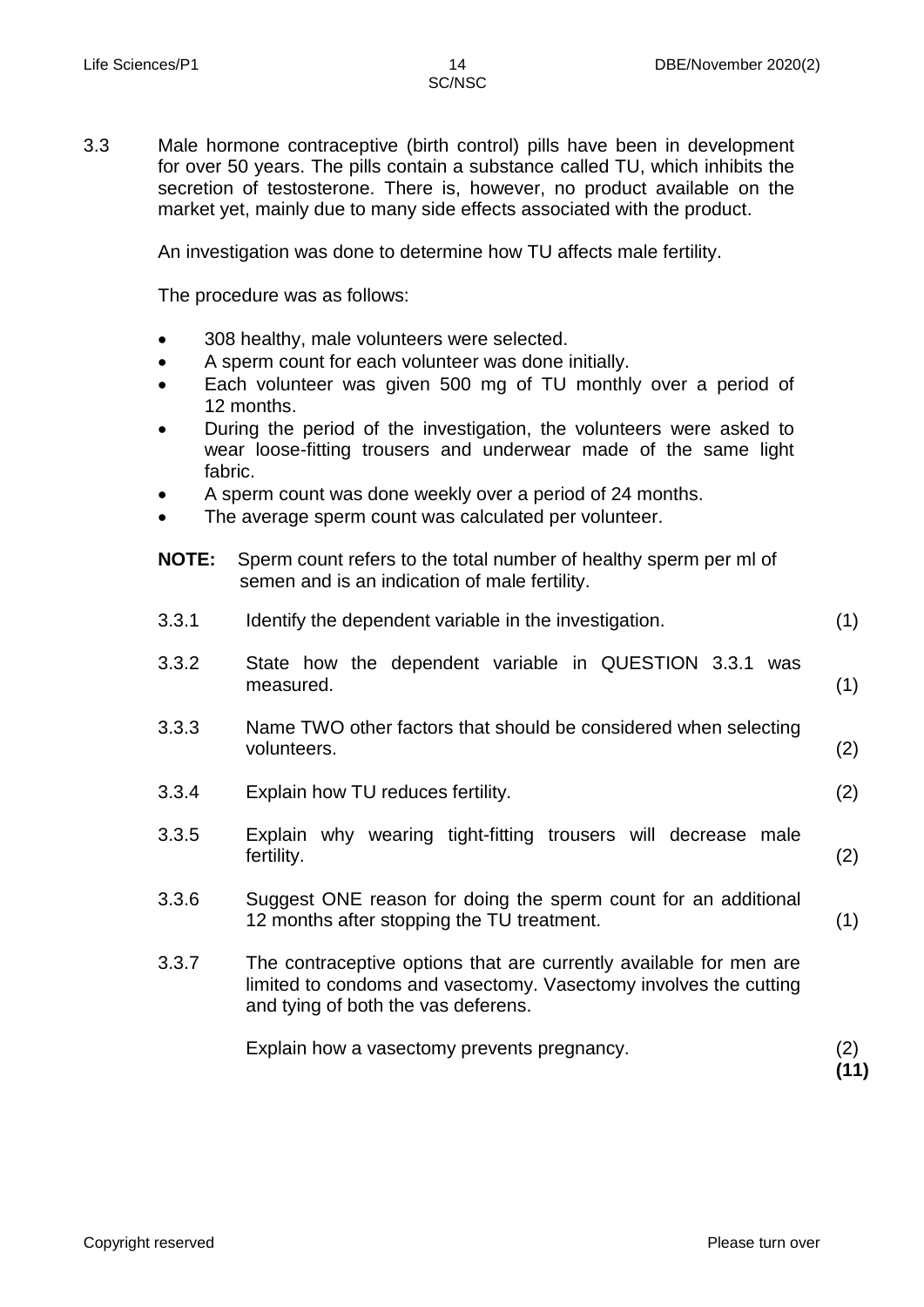3.4 The graph below shows the influence of a nitrogen-rich fertiliser on crop yield and nitrogen pollution of a nearby water body.



|       | the number of bacteria in the water.                                                                              | (4)<br>(9)<br>[40] |
|-------|-------------------------------------------------------------------------------------------------------------------|--------------------|
| 3.4.4 | Explain the effect that an increase in nitrogen pollution will have on                                            |                    |
| 3.4.3 | Suggest ONE reason why farmers are advised to apply fertilisers to<br>the soil during the dry season of the year. | (1)                |
| 3.4.2 | Explain why it will not economically benefit the farmer to use more<br>than the recommended amount of fertiliser. | (3)                |
| 3.4.1 | Name the process whereby excess nutrients accumulate in a water<br>body.                                          | (1)                |

# **TOTAL SECTION B: 80**